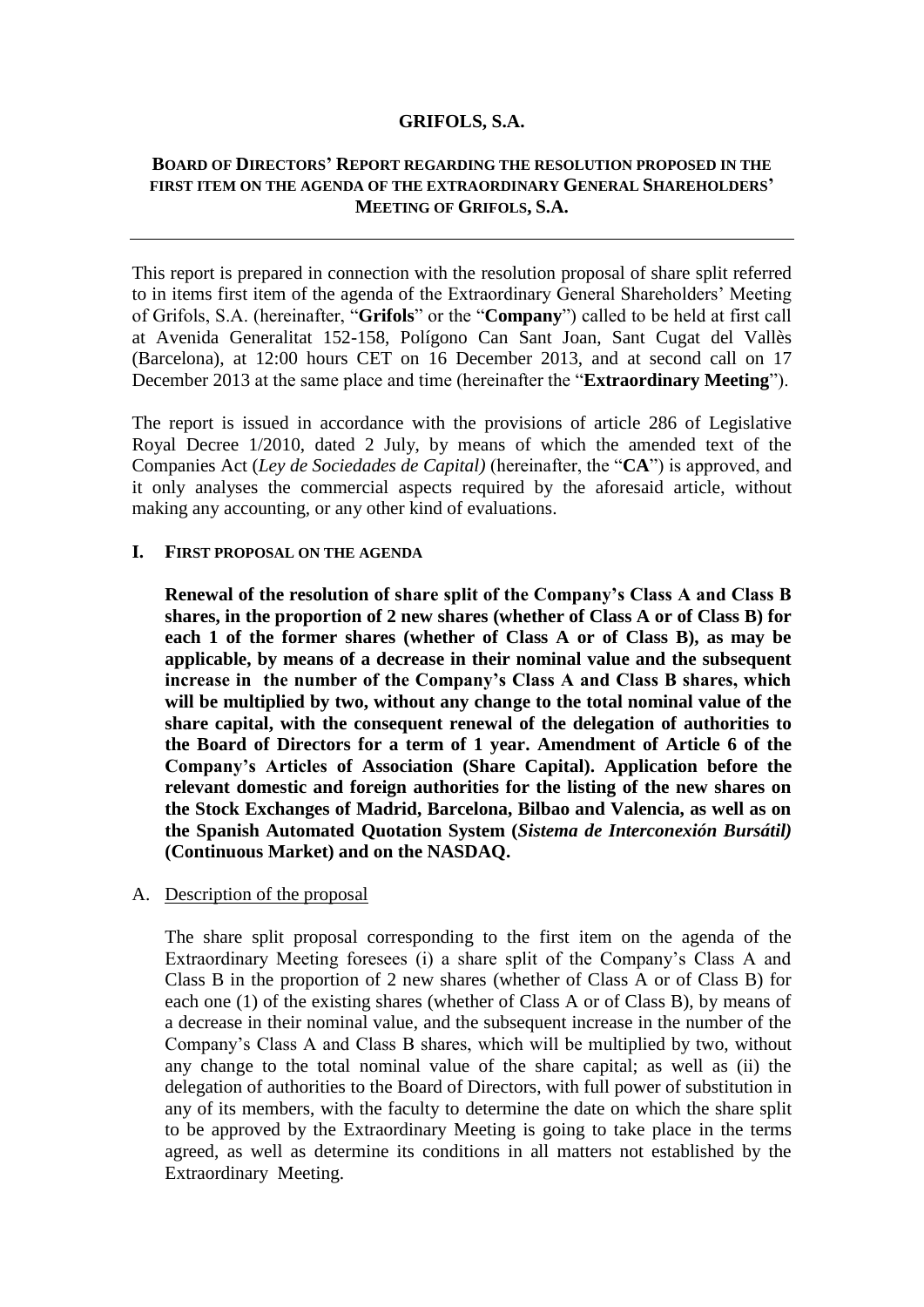The share split will take place by means of a decrease in the nominal value of the Company's shares, as a result of which the nominal value of Class A shares will go from the current value of Euro 0.50 per share to Euro 0.25 per share, and the nominal value of Class B shares will go from the current value of Euro 0.10 per share to Euro 0.05 per share. Therefore, the number of the Company's Class A and Class B shares will increase, being multiplied by two.

In this sense, the Board of Directors, or any of its members in the case of substitution of the former by this last, will have the faculty to amend article 6 of the Company's Articles of Association regarding share capital, as established by article 297.2 of the CA, redrafting its contents to adapt them to the number of Class A and Class B shares into which the share capital will be divided as a result of the share split and its corresponding nominal value.

The Board of Directors, or any of its members in the case of substitution of the former by this last, will adopt the relevant resolutions of application for the listing of the new Class A and Class B shares resulting from the share split on the Stock Exchanges in Madrid, Barcelona, Bilbao and Valencia, as well as in the Spanish Automated Quotation System (Sistema de Interconexión Bursátil / Continuous Market), and via ADSs (American Depositary Shares), on the National Association of Securities Dealers Automated Quotation (NASDAQ) and the simultaneous exclusion, if applicable, from trading of the Company's former Class A and Class B shares, as well as the inclusion of the new Class A and Class B in the accounting registries of the company Sociedad de Gestión de los Sistemas de Registro, Compensación y Liquidación de Valores, S.A.U. (Iberclear).

The present resolution will have no effect if the share split does not take place within one year as from the date of the approval of this resolution by the General Extraordinary Meeting.

## B. Justification of the proposal

Given that the delegation of authorities granted to the Board of Directors by the General Extraordinary Shareholders' Meeting dated 4 December 2012 for the execution of the resolution of the Company's share split, which was passed at said General Shareholders' Meeting, expires on 4 December 2013, it is deemed convenient to renew and, consequently, pass again said share split resolution and that of the delegation of its execution to the Board of Directors of the Company.

The purpose of increasing the number of Company shares in circulation and simultaneously decreasing their nominal value is to make the shares more accessible to the investor, without said reduction changing the shareholder's participation in the Company or affecting the Company's own resources.

This transaction would directly benefit the Company's shareholders, who will automatically exchange their old Class A and/or Class B shares, of Euro 0.50 and 0.10 of nominal value, respectively, in a split of 2 new shares (whether Class A or Class B) for one of the former shares (whether Class A or Class B) they own, which